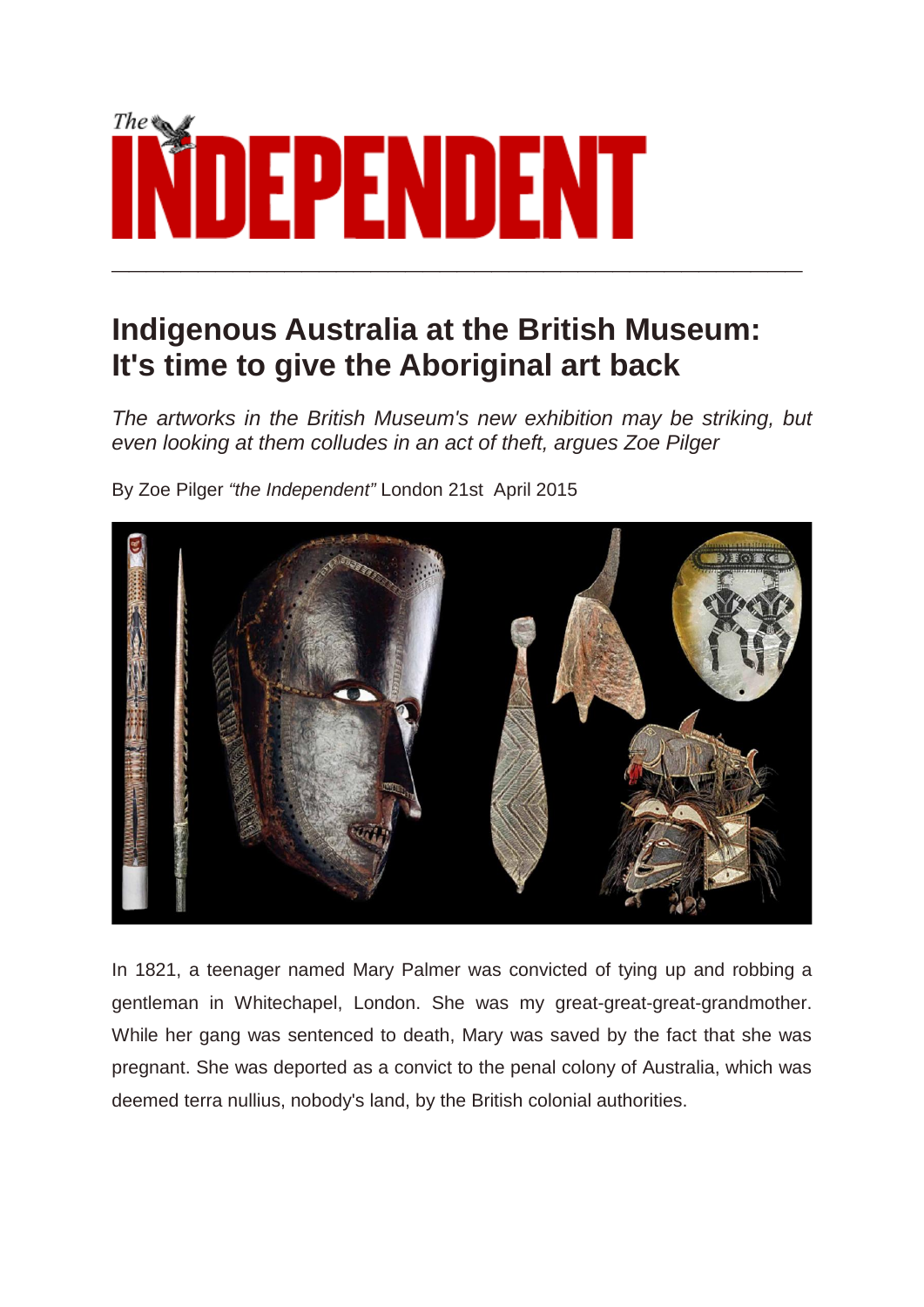Of course, Australia wasn't uninhabited; Aboriginal and Torres Strait Islander people had lived there in harmony with the earth for over 40,000 years. The idea of emptying the prison population of Britain into a country on the other side of the world, and thereby creating a new nation, is surreal – a dystopian experiment. But it was real, and it was violent.

The rape of indigenous culture by the British colonisers is bound up with the acquisition of indigenous art by the British Museum, which was founded in 1753, not long before the British flag was raised in Australia in 1788. The museum quickly filled with the spoils of empire. Now activists are fighting for the return of the 6,000 indigenous objects owned by the museum on the grounds that they were plundered.

Many are included in a new exhibition, Indigenous Australia: Enduring Civilisation, which opens on Thursday at the British Museum. To look at these beautiful baskets, shields, spears and masks is arguably to collude with the on-going denial of indigenous rights. The descendants of the people who made them want them back. Therefore they should go back.

Indeed, this exhibition is half in denial. It both acknowledges the violation of the indigenous people and censures that violation. It uses terrible metaphors: the histories of the indigenous people and the colonisers are "entangled", "interlinked", born of "encounters" and "misunderstandings". These words are ways of repressing the fact that white Australia is founded on murder. The drama and dignity of the story of indigenous colonisation and resistance is thereby muted. This also has the effect of draining the exhibition of vitality – it is quite dull, which indigenous art emphatically is not.

Aboriginal art is rooted in the Dreaming, a mythic time when creation ancestors brought into being all that exists, and moral and spiritual law began. The Dreaming is not past, but past, present and future all at once. Aboriginals believe that time is cyclical, not linear. Like the people, the objects are inseparable from the country. To separate the people from the country is to separate them from themselves. Similarly, the dispossession of these objects to institutions like the British Museum is not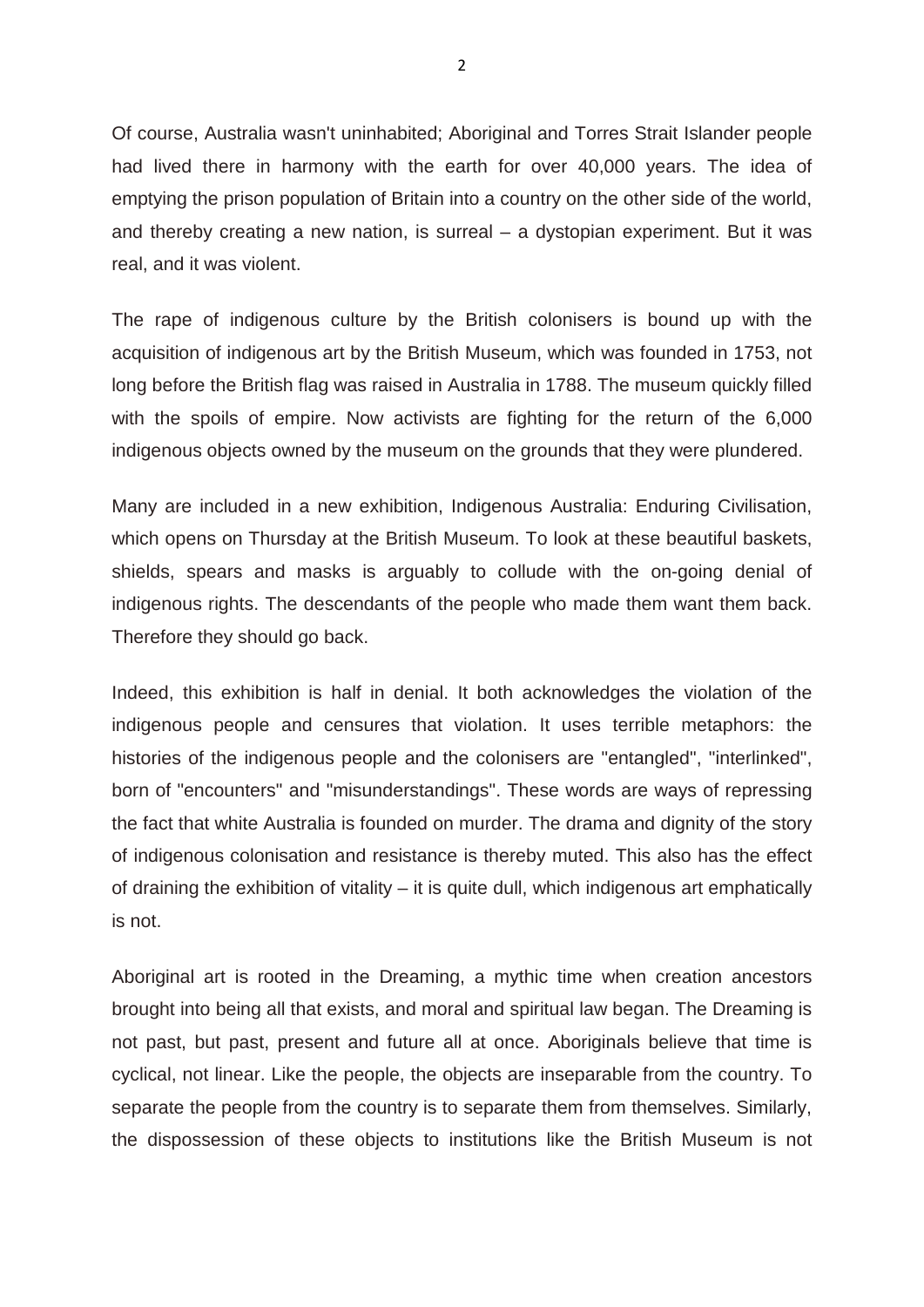simply a political issue, but an existential one. It undermines the very nature of their being.

Protests are expected at the opening due to the inclusion of two works in particular: a rare bark etching of what the museum has controversially described as a kangaroo hunting scene, and a bark figure of an emu, made around 1854. These were acquired (according to the catalogue, there is no record of how) from the Dja Dja Wurrung people of Victoria by a Scottish settler, John Hunter Kerr (1821-1874), and later became part of the British Museum's collection. In 2004, they were lent to Museum Victoria in Melbourne for an exhibition, Etched on Bark 1854. Legal action was brought by the Dja Dja Wurrung people to stop the works' re-exportation to Britain, but this failed, and in 2013, the Australian government introduced the Protection of Cultural Objects on Loan Act.

This raises questions about the responsibility of colonial institutions in post-colonial times. The British Museum does not want to set a precedent for the return of objects acquired during empire. In this case, they would have to return the Elgin Marbles to Greece, and many other works from the collection.

Some of the most striking works in the exhibition are contemporary. Kungkarangkalpa (Seven Sisters) from 2013 is a large acrylic painting by six senior Spinifex women of the Great Victoria Desert. It is a joyous assemblage of black dots and red lines, of luscious green and pure white background. Each shape corresponds to an element in the landscape. The work refers to the story of the Seven Sisters from the Dreaming: a group of women were pursued by Nyiru, a lustful man disguised as a python. They escaped into the sky and transformed into stars, which enabled the people to find their way across the country.

In the late 1950s and early 1960s, the Spinifex land was used for British and Australian nuclear testing. A clue to the bias of this exhibition is shown in the wall text; it states that the Australian authorities removed the Spinifex people from their land. In fact, they were not sufficiently warned in advance, making them vulnerable to radiation sickness.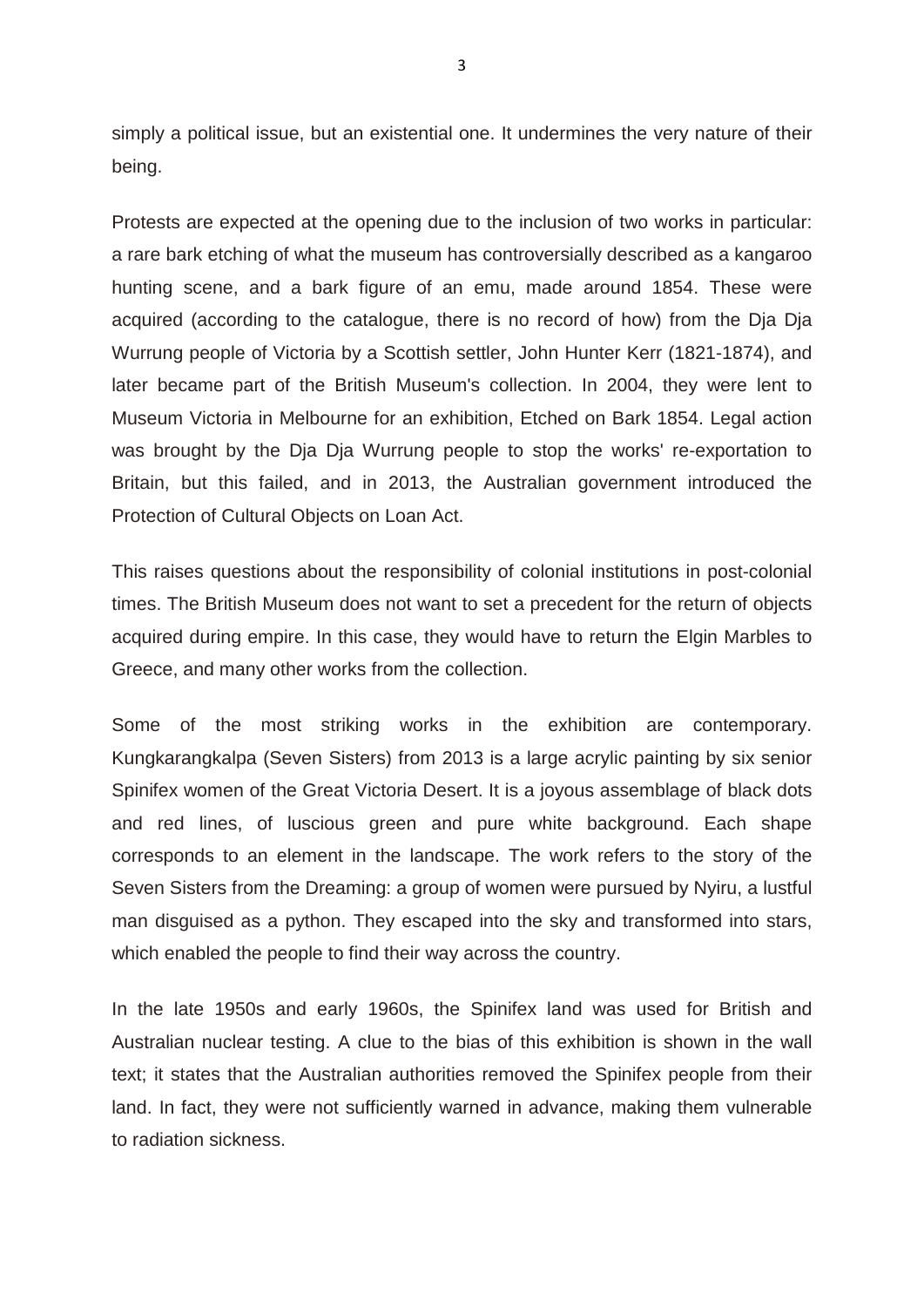Another striking work is Yingarna (The Rainbow Serpent), which was created before 1978 and is made of natural pigment on bark by the senior artist Bilinyara Nabegeyo (1922-1978) of the Kunwinjku people of the western Arnhem Land. It shows another story from the Dreaming: the powerful female rainbow serpent who lives in lagoons or underground. Here she appears to have swallowed a series of white people, who are shown inside her. Outside her, brown people swim. This may not refer to race; the precise meaning of the works is often not disclosed to people outside the community.

Art is one of the few aspects of Aboriginal culture that has been historically prized, first as ethnographic curiosities and later as tourist souvenirs and symbols of Australian nationalism. The Aborigines themselves have seen little reward, however. Artworks have been bought by white traders at a price lower than market value and resold, or worse, exchanged not for money but alcohol. This is disgraceful as rates of alcoholism are high in the Aboriginal community.

The inclusion of the memorial pole, Barama / Captain Cook at the Sacred Waterhole of Gangan (circa 2002), should be viewed with suspicion. Made of pigment on wood, it is the work of Gawirrin Gumana of the Dhalwangu people in the northeastern Arnhem Land. One side of the pole is painted with the face of Barama, a creation ancestor who brought into being the laws of nature and society. On the other side is the face of Captain Cook. The symbolic coexistence of the laws of the Dreaming and those of the coloniser is presented by the exhibition as a vision of harmony and forgiveness. According to the wall text, the design is "a gesture of historical and political generosity." But why should the artist be generous?

There are hints at a more brutal history. A photograph from the late 19th century of Aborigines chained at the neck, being led to trial for cattle theft, is difficult to look at. Also displayed are the spear and boomerang collected during the hunt for Jandamarra (1873-1897), an Aboriginal resistance fighter of the Kimberley region. He was eventually shot. His head was sent back to England and displayed in a gun factory to demonstrate the brilliance of English weapons.

4